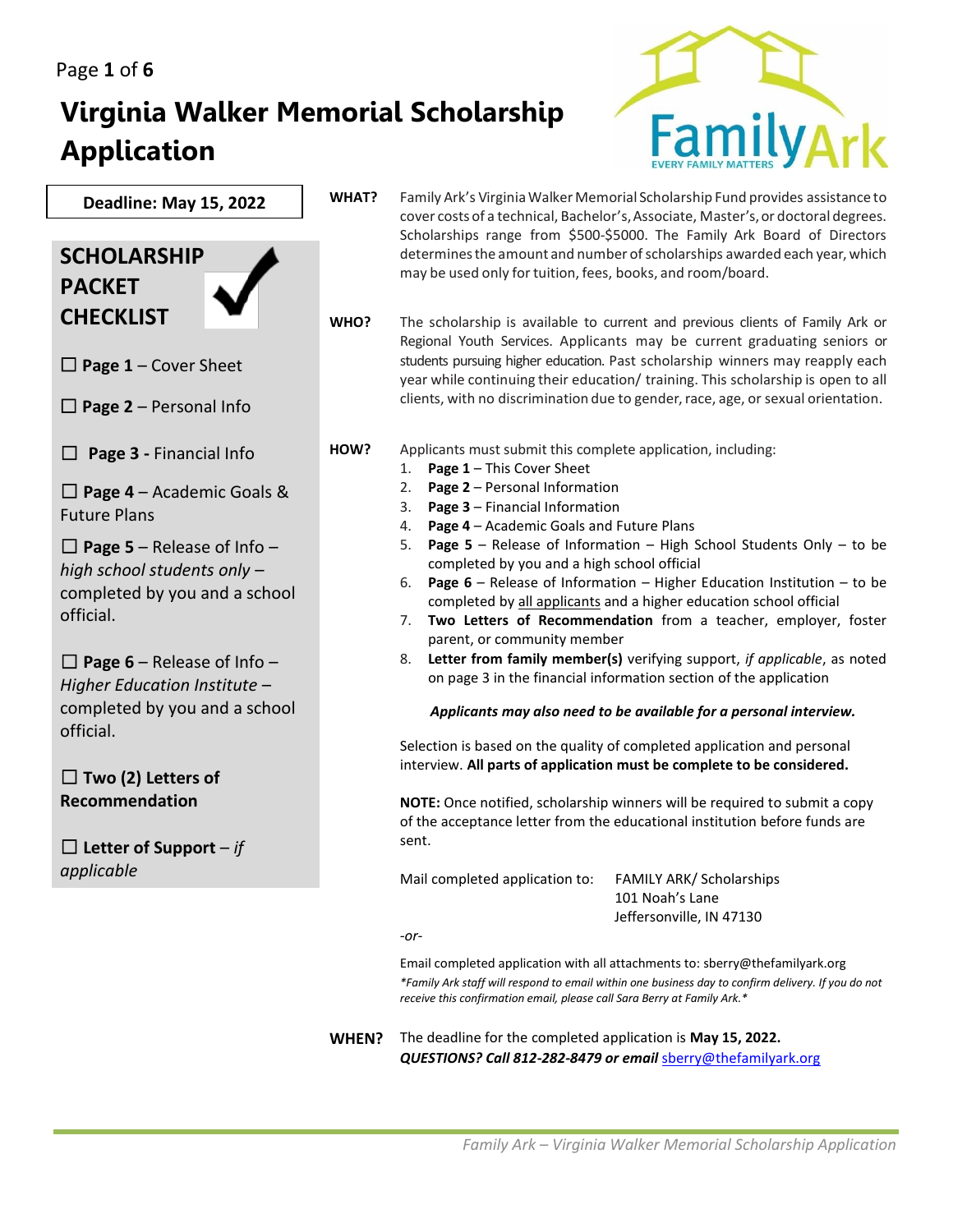#### Page **2** of **6**

# **Personal Information:**

| <b>Current Living Situation:</b><br>$\Box$ Other ______________ | Check One: $\Box$ Foster Home $\Box$ Independent Living $\Box$ With Biological Parents $\Box$ College Campus $\Box$ Own Home/Apt |  |  |  |
|-----------------------------------------------------------------|----------------------------------------------------------------------------------------------------------------------------------|--|--|--|
| <b>Academic Information:</b>                                    |                                                                                                                                  |  |  |  |
| LAST HIGH SCHOOL ATTENDED:                                      |                                                                                                                                  |  |  |  |
|                                                                 |                                                                                                                                  |  |  |  |
|                                                                 |                                                                                                                                  |  |  |  |
| LAST HIGHER EDUCATION INSTITUTE ATTENDED (If applicable):       |                                                                                                                                  |  |  |  |
|                                                                 |                                                                                                                                  |  |  |  |
|                                                                 |                                                                                                                                  |  |  |  |

| SCHOOL YOU PLAN TO ATTEND: |       |                            |
|----------------------------|-------|----------------------------|
| School:                    |       | <b>Planned Start Date:</b> |
| Address:                   | Citv: | State:<br>Zip:             |

## **History with Family Ark:**

| Your Family Ark Program(s):                                | Discharge Date: |
|------------------------------------------------------------|-----------------|
| Name of Foster Parents (if applicable):                    |                 |
| Name of most recent Family Ark therapist/case coordinator: |                 |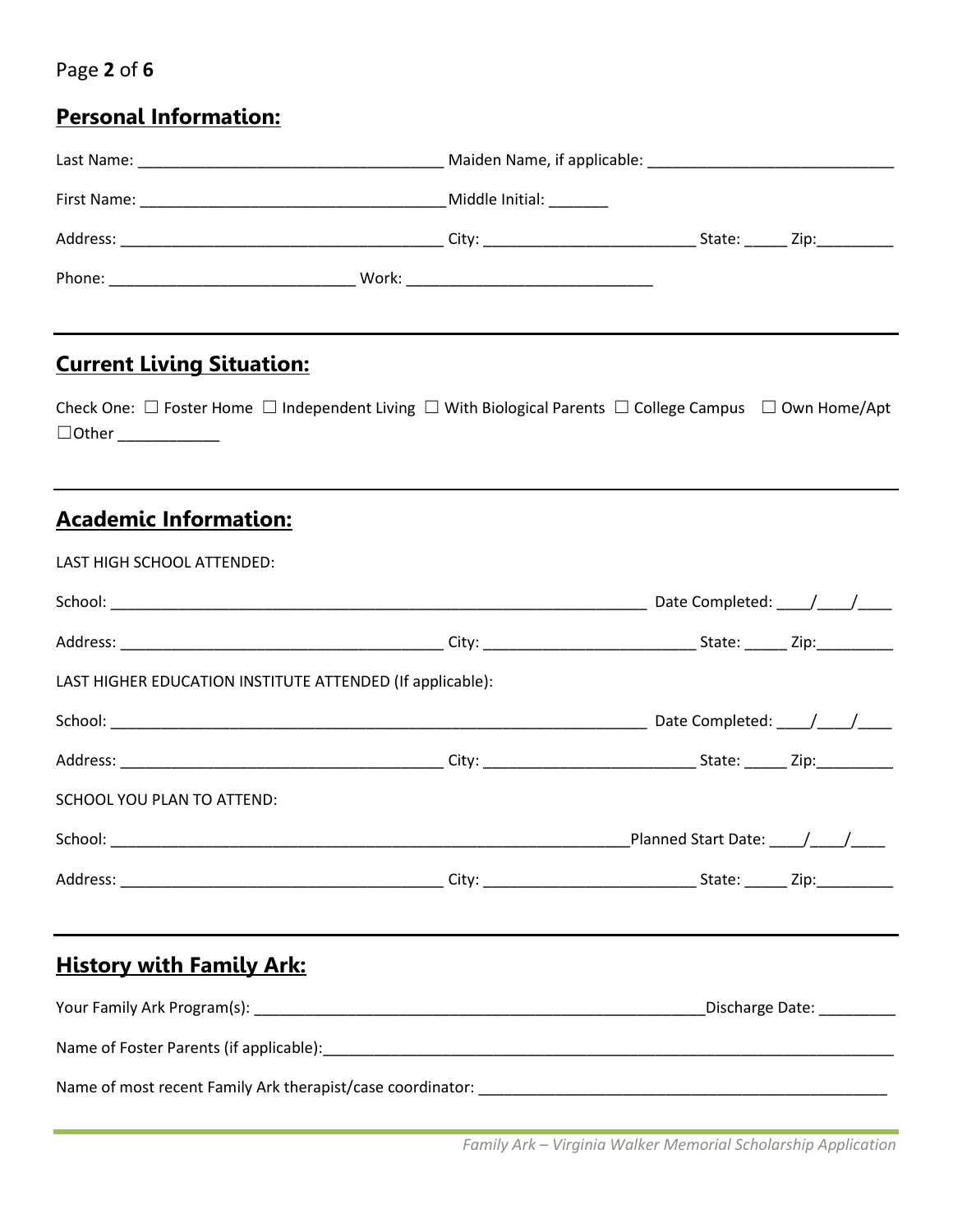#### **Financial Information:**

| Expense                              | Cost, PER SEMESTER |
|--------------------------------------|--------------------|
| Tuition, including fees:             |                    |
| Books:                               |                    |
| If living on campus, Room and Board: |                    |
| $TOTAL  $ \$                         |                    |

## **Other Financial Aid:**

| Source: |  |
|---------|--|
| Source: |  |
| Source: |  |

NOTE: If family members are providing money and support, please attach a brief, signed letter from them noting their relationship to you and confirming the amount of their support.

## How will you contribute?

How do you plan to cover your school and living expenses that are not covered by this Family Ark scholarship and other sources listed above? Please be specific.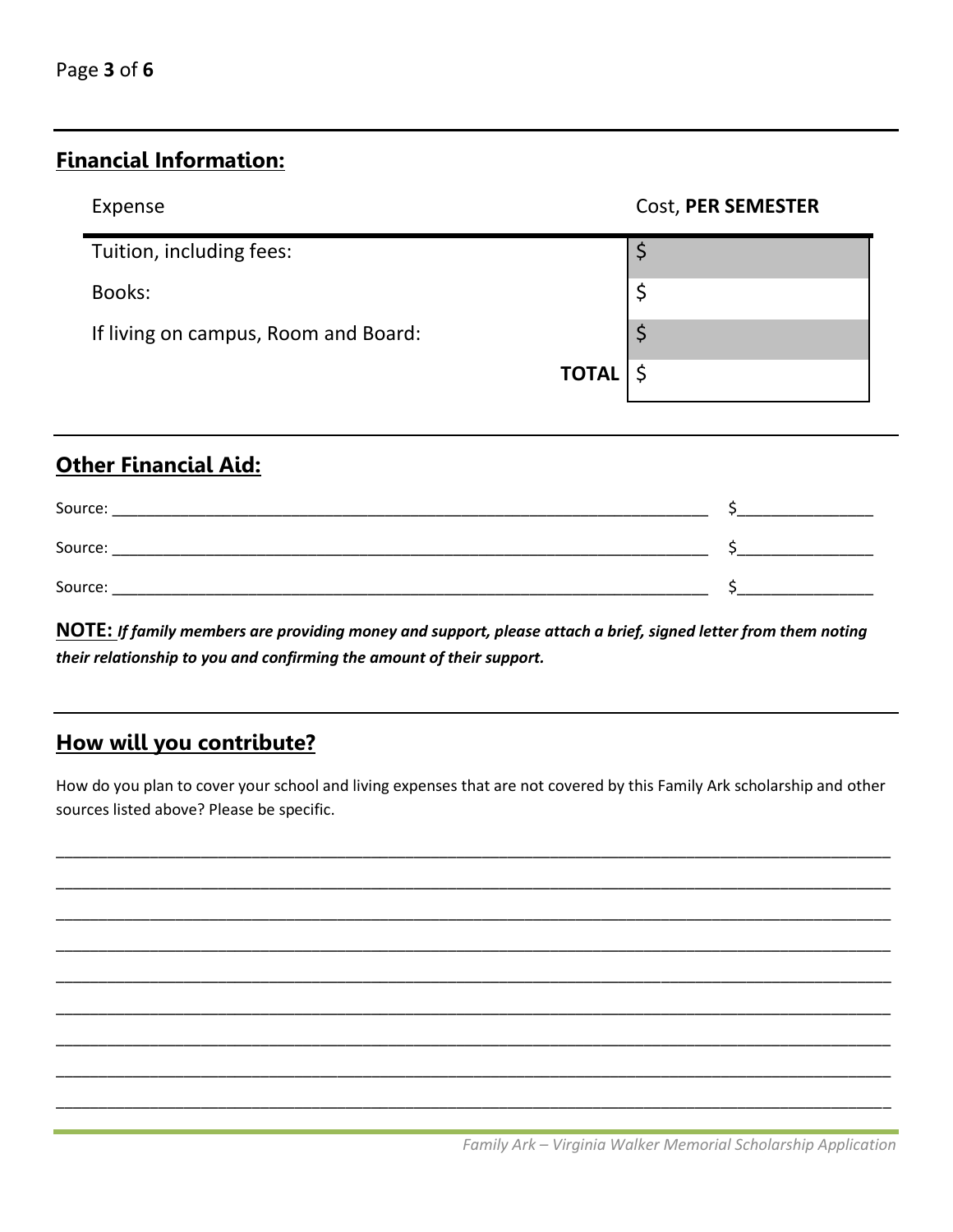Page 4 of 6

### **Academic Goals and Future Plans:**

Directions: You may write directly on the lines provided below or attach a typed response.

Please share a detailed description of your academic goals, including the degree you hope to pursue, how many credit hours per semester you plan to take, the length of time it should take you to achieve your goal, and how you plan to support yourself while working toward your academic goals. Also discuss your future plans, including how you wish to use your education in your life and potentially your future employment.

| Family Ark - Virginia Walker Memorial Scholarship Application |  |
|---------------------------------------------------------------|--|
|                                                               |  |
|                                                               |  |
|                                                               |  |
|                                                               |  |
|                                                               |  |
|                                                               |  |
|                                                               |  |
|                                                               |  |
|                                                               |  |
|                                                               |  |
|                                                               |  |
|                                                               |  |
|                                                               |  |
|                                                               |  |
|                                                               |  |
|                                                               |  |
|                                                               |  |
|                                                               |  |
|                                                               |  |
|                                                               |  |
|                                                               |  |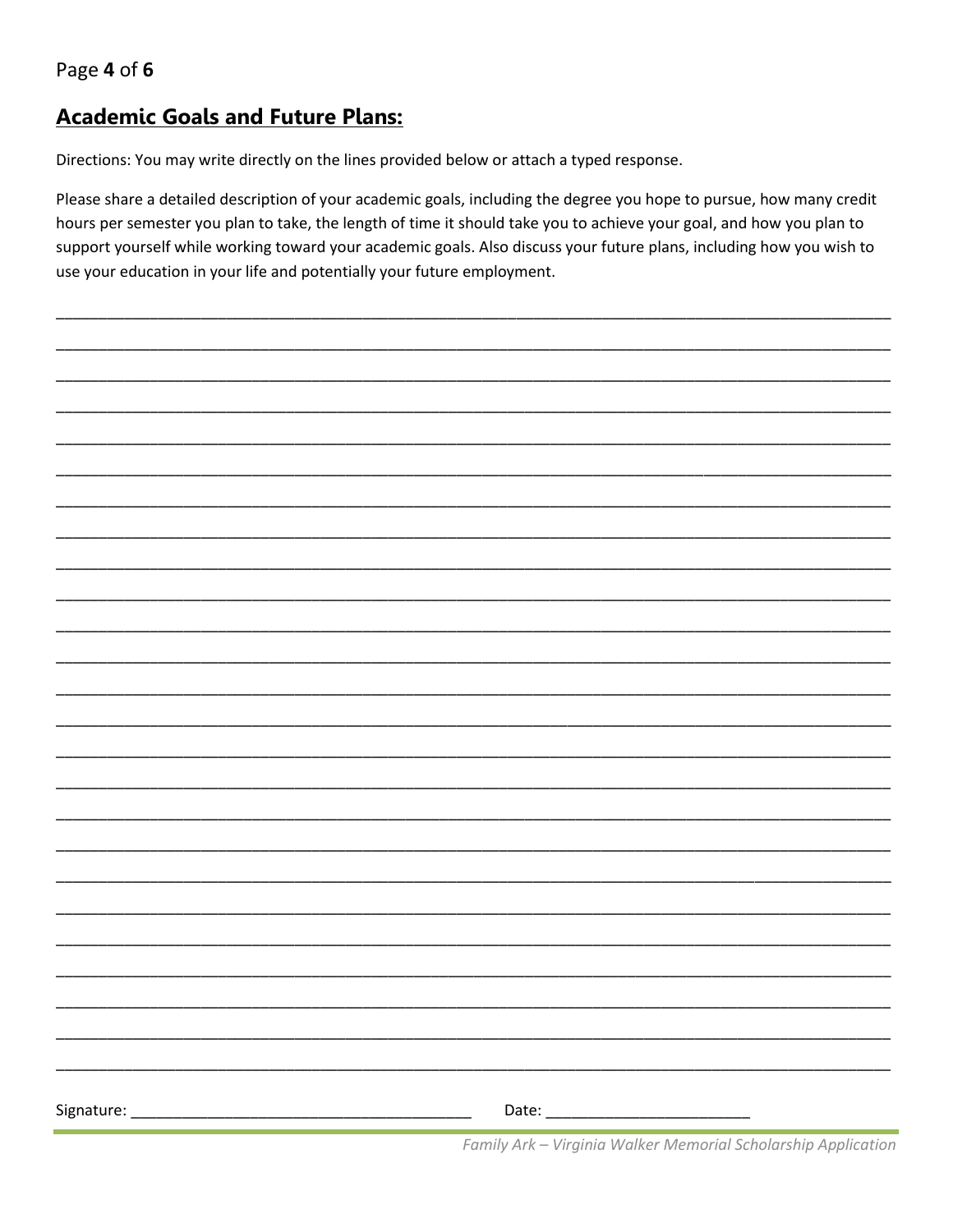Page **5** of **6**

#### **Virginia Walker Memorial Scholarship Application**



#### **Release of Information Form – High School**

**Applicant Instructions: Fill out the top part of this release form and take it to your high school official, allowing plenty of time for him/her to return it to you before the deadline of May 15, 2022.** *This form is for current high school students only.*

| I give my permission for the release of the information requested below to Family Ark as part of my application for its | academic scholarship for post-high school education. |                                   |
|-------------------------------------------------------------------------------------------------------------------------|------------------------------------------------------|-----------------------------------|
|                                                                                                                         |                                                      |                                   |
|                                                                                                                         |                                                      |                                   |
|                                                                                                                         |                                                      | _Date: __________________________ |

#### **To be completed by high school official:**

**High School Official Instructions: Please supply the information requested below and return this form to the applicant as soon as possible so he/she/they can meet the May 15, 2022 deadline. Thank you in advance for your assistance.** 

| Applicant's Current Grade Point Average (to date): ________________ on a scale of _________________ |  |  |  |  |
|-----------------------------------------------------------------------------------------------------|--|--|--|--|
| Class Rank (to date): ________________ out of _______________                                       |  |  |  |  |
|                                                                                                     |  |  |  |  |
| <b>Applicant's Extracurricular School Activities and Clubs:</b>                                     |  |  |  |  |
|                                                                                                     |  |  |  |  |
| <b>Signature of Official: Signature of Official:</b>                                                |  |  |  |  |

*Family Ark – Virginia Walker Memorial Scholarship Application*